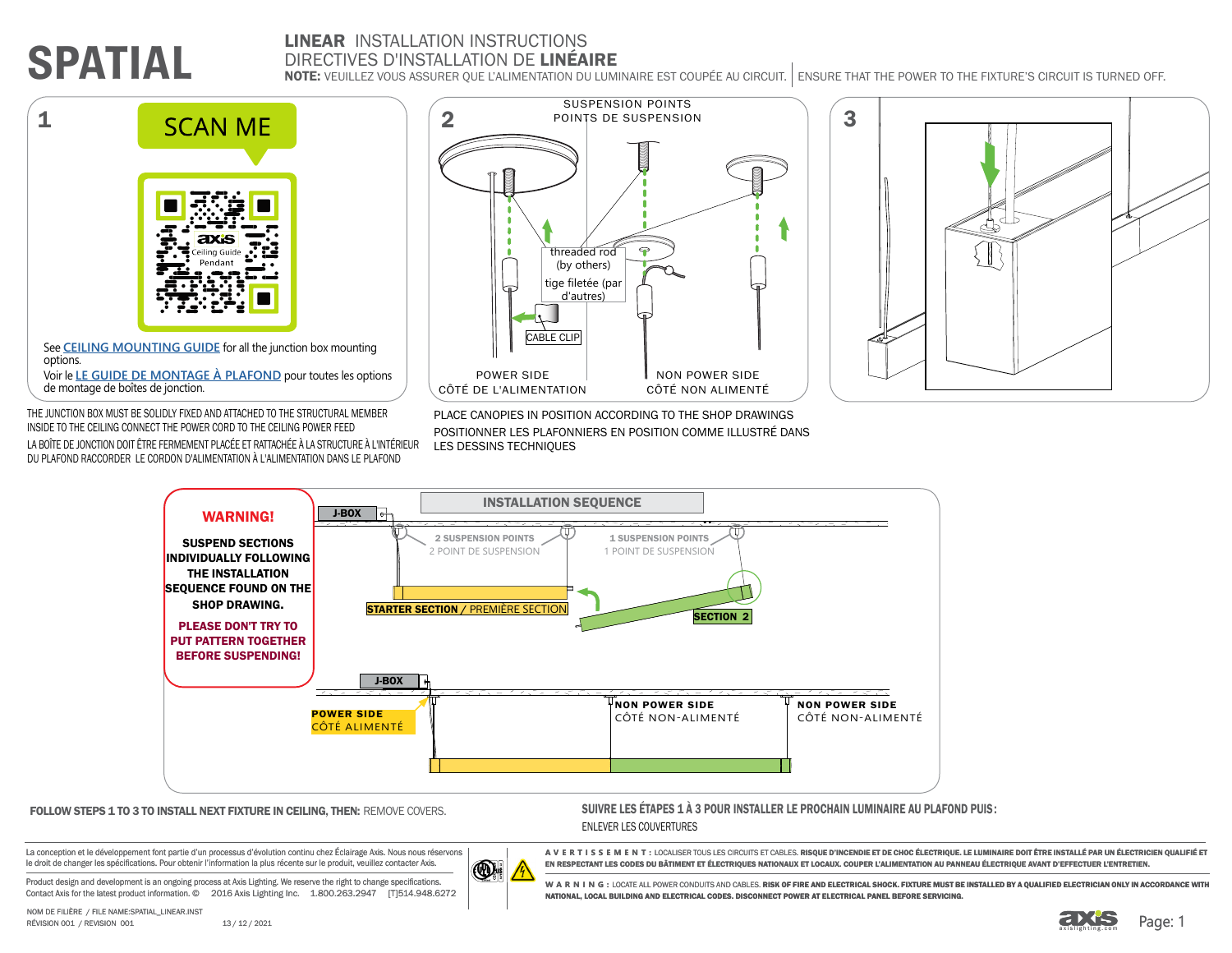7 8 REMOVE SIDE EXTRUSION PIECES FROM ALL OF THE SEGMENTS FOR JOINER ACCESS RETIRER LES PIÈCES D'EXTRUSION LATÉRALES DE TOUS LES SEGMENTS POUR ACCÉDER AUX MENUISIERS CAUTION: PARTIALLY UNSCREW UNTIL OTHER FIXTURE CAN BE INSERTED ATTENTION: DÉVISSER PARTIELLEMENT JUSQU'À CE QUE LE LUMINAIRE S'INSÈRE ANNEXAGONAL SCREWDRIVER TOURNEVIS HEXAGONAL 1/4" TIGHTEN THE SCREW SERREZ LA VIS 1/4" HEXAGONAL **SCREWDRIVER** TOURNEVIS HEXAGONAL 1/4 VIEW FROM BOTTOM VUE À PARTIR DU DESSOUS cover couverture slot fente RETIRER LES COUVERCLES AVANT L'ASSEMBLAGE

La conception et le développement font partie d'un processus d'évolution continu chez Éclairage Axis. Nous nous réservons le droit de changer les spécifications. Pour obtenir l'information la plus récente sur le produit, veuillez contacter Axis.

Product design and development is an ongoing process at Axis Lighting. We reserve the right to change specifications Contact Axis for the latest product information. © 2016 Axis Lighting Inc. 1.800.263.2947 [T]514.948.6272



DIRECTIVES D'INSTALLATION DE LINÉAIRE NOTE: VEUILLEZ VOUS ASSURER QUE L'ALIMENTATION DU LUMINAIRE EST COUPÉE AU CIRCUIT. ENSURE THAT THE POWER TO THE FIXTURE'S CIRCUIT IS TURNED OFF.

**SPATIAL**



**AVERTISSEMENT:** LOCALISER TOUS LES CIRCUITS ET CABLES. RISQUE D'INCENDIE ET DE CHOC ÉLECTRIQUE. LE LUMINAIRE DOIT ÊTRE INSTALLÉ PAR UN ÉLECTRICIEN QUALIFIÉ ET EN RESPECTANT LES CODES DU BÂTIMENT ET ÉLECTRIQUES NATIONAUX ET LOCAUX. COUPER L'ALIMENTATION AU PANNEAU ÉLECTRIQUE AVANT D'EFFECTUER L'ENTRETIEN.

WARNING: LOCATE ALL POWER CONDUITS AND CABLES. RISK OF FIRE AND ELECTRICAL SHOCK. FIXTURE MUST BE INSTALLED BY A QUALIFIED ELECTRICIAN ONLY IN ACCORDANCE WITH NATIONAL, LOCAL BUILDING AND ELECTRICAL CODES. DISCONNECT POWER AT ELECTRICAL PANEL BEFORE SERVICING.



 $\overline{4}$   $\overline{5}$  REMOVE COVERS PRIOR JOINING  $\overline{6}$ 

LINEAR INSTALLATION INSTRUCTIONS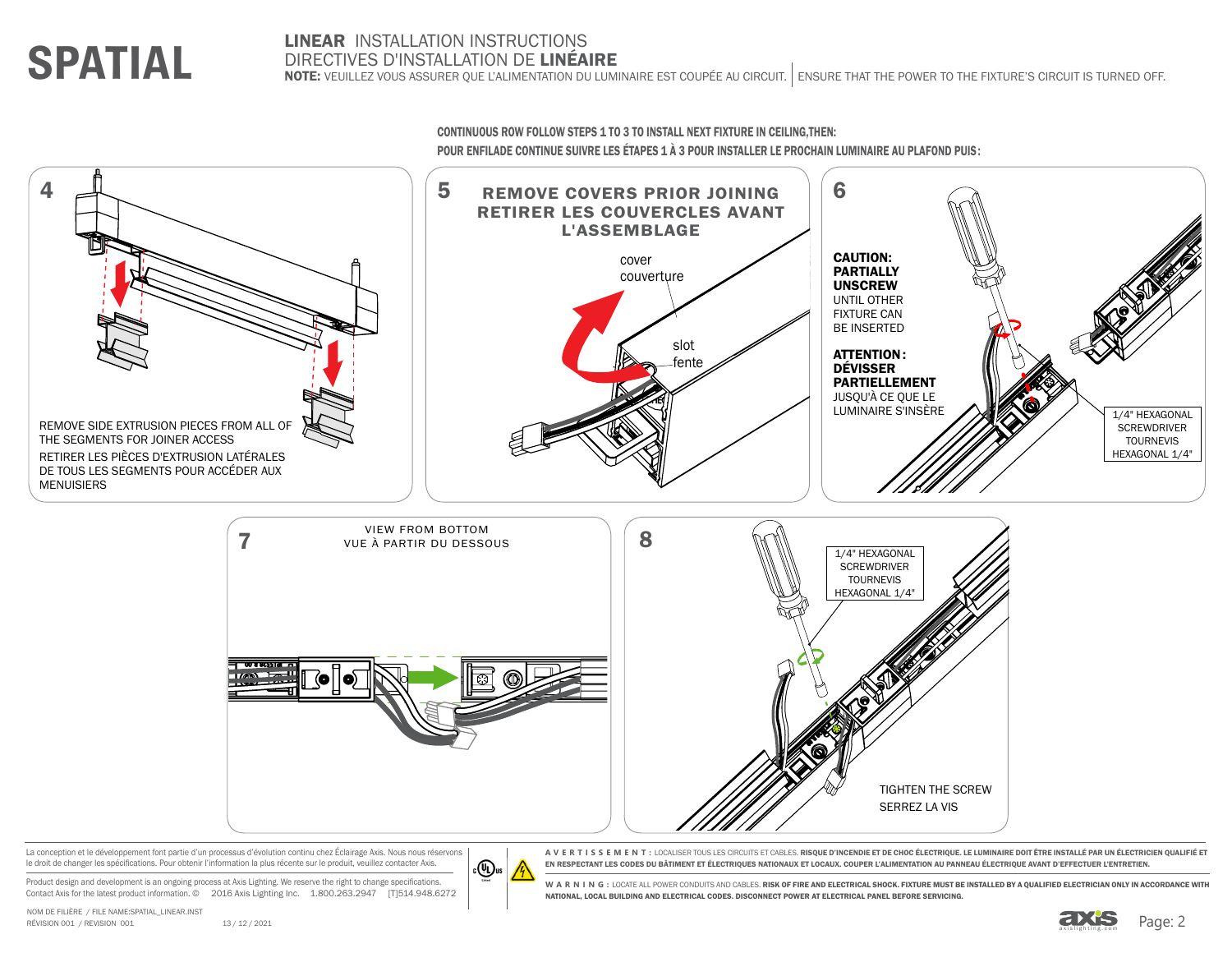# **SPATIAL**

### LINEAR INSTALLATION INSTRUCTIONS DIRECTIVES D'INSTALLATION DE LINÉAIRE

NOTE: VEUILLEZ VOUS ASSURER QUE L'ALIMENTATION DU LUMINAIRE EST COUPÉE AU CIRCUIT. ENSURE THAT THE POWER TO THE FIXTURE'S CIRCUIT IS TURNED OFF.



La conception et le développement font partie d'un processus d'évolution continu chez Éclairage Axis. Nous nous réservons le droit de changer les spécifications. Pour obtenir l'information la plus récente sur le produit, veuillez contacter Axis.

Product design and development is an ongoing process at Axis Lighting. We reserve the right to change specifications Contact Axis for the latest product information. © 2016 Axis Lighting Inc. 1.800.263.2947 [T]514.948.6272



**AVERTISSEMENT:** LOCALISER TOUS LES CIRCUITS ET CABLES. RISQUE D'INCENDIE ET DE CHOC ÉLECTRIQUE. LE LUMINAIRE DOIT ÊTRE INSTALLÉ PAR UN ÉLECTRICIEN QUALIFIÉ ET EN RESPECTANT LES CODES DU BÂTIMENT ET ÉLECTRIQUES NATIONAUX ET LOCAUX. COUPER L'ALIMENTATION AU PANNEAU ÉLECTRIQUE AVANT D'EFFECTUER L'ENTRETIEN.

WARNING: LOCATE ALL POWER CONDUITS AND CABLES. RISK OF FIRE AND ELECTRICAL SHOCK. FIXTURE MUST BE INSTALLED BY A QUALIFIED ELECTRICIAN ONLY IN ACCORDANCE WITH NATIONAL, LOCAL BUILDING AND ELECTRICAL CODES. DISCONNECT POWER AT ELECTRICAL PANEL BEFORE SERVICING.